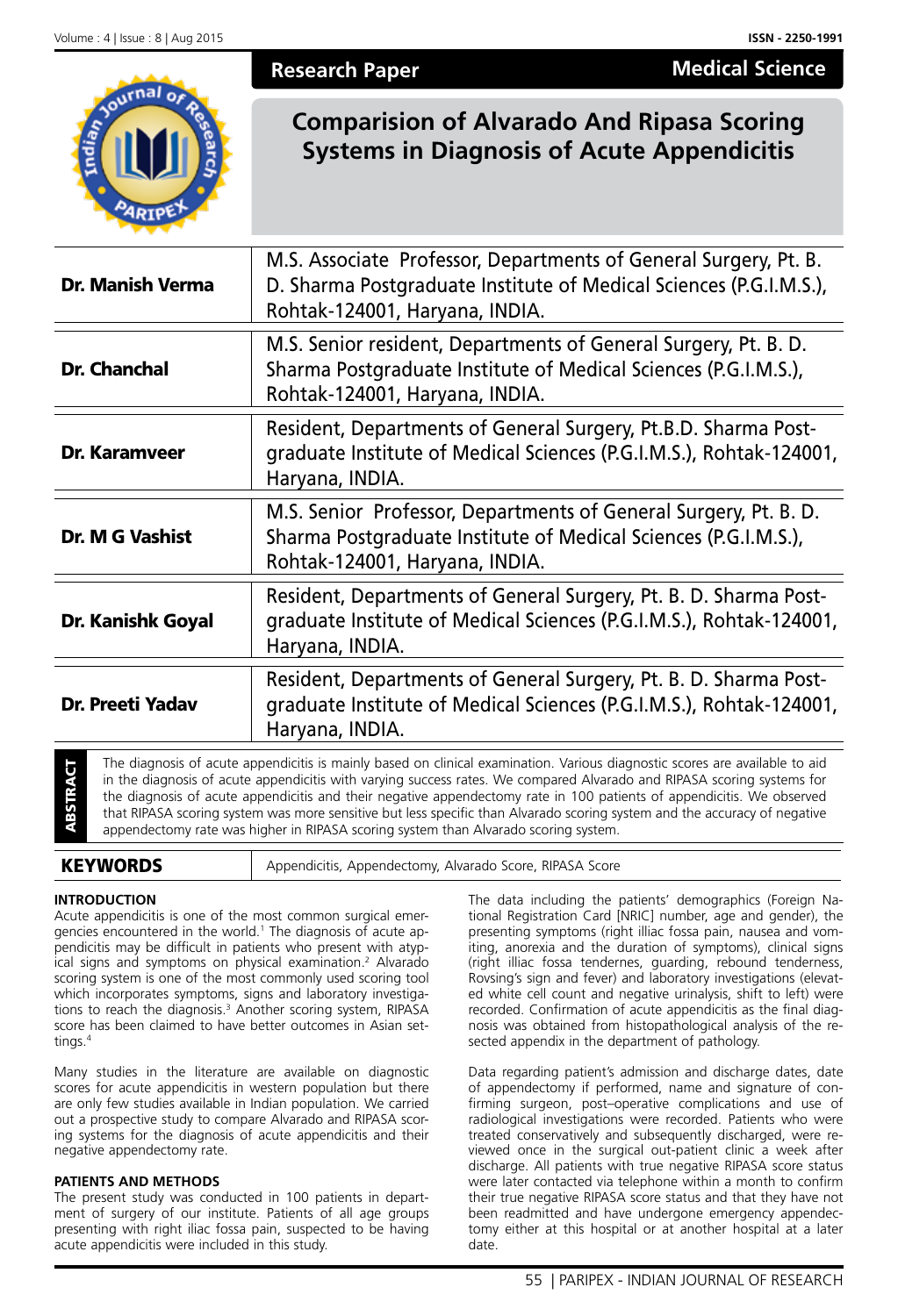Data was analysed using SPSS-17 software and appropriate statistical tests (chi Square test, unpaired t test and ANOVA test) were applied to draw conclusion.

# **OBSERVATIONS**

In our study, 83% patients were of <40yrs of age and 67% were males. All the patients presented with complaint of pain in Right illiac fossa. Migration of pain to right illiac fossa, anorexia, nausea-vomiting and fever were present in 94%, 88%, 78% and 36% patients respectively. All the patients were having tendernes and rebound tenderness. Guarding and Rovsing's sign were present in 49% and 40% patients respectively. Seventy seven patients had raised leucocyte count with shift to the left seen in only 7 patients. The routine microscopy was normal in 96 patients.

When ALVARADO score was applied to all patients, 80 patients had their score ≥7 i.e. 80% patients had acute appendicitis and when RIPASA score was applied, 99 patients had their score >7.5 indicating that 99% patients had acute appendicitis.

On analyzing the data, there was definitive agreement that both the scoring systems were positively correlating with each other with respect to diagnosis of the disease. For compairing both the scoring systems with each other, the scoring systems were analyzed with respect to histopathology which is considered the gold standard. A total of 100 patients under study were operated for appendicitis and it was confirmed histopathologically in 91 patients. Nine patients did not have evidence of appendicitis and were considered to have undergone negative appendectomy as per histopathology. On histopathology, the most common type was acute appendicitis with periappendicitis(49%). Other types were acute diffuse suppurative appendicitis, gangrenous appendicitis, obliterative appendicitis and granulomatous appendicitis.

According to Alvarado score, 80 patients were diagnosed to have appendicitis. Out of these 80 patients, only 75 patients had evidence of appendicitis histopathologically. Five patients were falsely diagnosed to have appendicitis by Alvarado scoring system. Out of 20 patients diagnosed by Alvarado as not having appendicitis, 16 patients were missed by this scoring system. However, the findings were not statistically significant (Table no. 1).

## **TABLE NO. 1**

#### **COMPARISON OF ALVARADO SCORE WITH FINAL HISTO-PATHOLOGICAL DIAGNOSIS n=100**

| Alvarado<br><b>Score</b>         | Total no of<br>patients | No appendicitis Appendicitis |            |
|----------------------------------|-------------------------|------------------------------|------------|
| <b>Alvarado</b><br>score < 7     | 20 (100%)               | 4 (20%)                      | 16 (80%)   |
| <b>Alvarado</b><br>$score \ge 7$ | 80 (100%)               | 5(6.3%)                      | 75 (93.8%) |
| Total                            | 100 (100%)              | $ 9(9\%)$                    | 91 (91%)   |

Accoring to RIPASA score, 99 patients were diagnosed to have appendicitis. Out of these 99, 91 patients had evidence of appendicitis histopathologically. Eight patients were falsely diagnosed to have appendicitis by RIPASA scoring system. Appendicitis was not found to be present in the only patient who was diagnosed on RIPASA scoring system as not having appendicitis. The findings were statistically significant (Table no. 2).

### **TABLE NO. 2 COMPARISON OF RIPASA SCORE WITH FINAL HISTO-PATHOLOGICAL DIAGNOSIS n=100**

| RIPASA score                             | Total no of<br>patients | No appendicitis Appendicitis |            |
|------------------------------------------|-------------------------|------------------------------|------------|
| RIPASA score <7.5   1 (100%)             |                         | $1(100\%)$                   | $0(0.0\%)$ |
| $\text{RIPASA score } \ge 7.5$ 99 (100%) |                         | $8(8.1\%)$                   | 91 (91.9%) |
| <b>Total</b>                             | 100 (100%) 9 (9%)       |                              | 91 (91%)   |

Sensitivity of the Alvarado scoring system in the study was 82.42% and specificity came out to be 44.44%. The positive and negative predictive values were 93.75% and 20% respectively. Accuracy of the Alvarado scoring system was 79% in the studied population. Sensitivity of the RIPASA scoring system in the study was 100% and specificity came out to be 11.11%. The positive and negative predictive values were 91.92% and 100% respectively. Accuracy of the RIPASA scoring system was 92% in the studied population. The negative appendectomy rate was higher for the RIPASA scoring system (8.1%) as compared to the Alvarado scoring system (6.3%) with respect to the histopathology findings (Table no 3).

# **TABLE NO. 3**

| <b>COMPARISON OF ALVARADO WITH RIPASA SCORING SYS-</b> |
|--------------------------------------------------------|
| TEMS IN THE DIAGNOSIS OF ACUTE APPENDICITIS            |
| n=100                                                  |

| Statistical parameters     | Alvarado score | RIPASA score |
|----------------------------|----------------|--------------|
| Sensitivity                | 82.42%         | 100%         |
| Specificity                | 44.44%         | 11.11%       |
| Positive predictive value  | 93.75%         | 91.92%       |
| Negative predictive value  | 20%            | 100%         |
| Accuracy                   | 79%            | 92%          |
| Negative appendectomy rate | 6.3%           | 8.1%         |

## **DISCUSSION**

Appendicitis is a condition characterized by inflammation of appendix. Acute appendicitis has a lifetime prevalence rate of approximately 1 in 7.5 The first description of a case of appendicitis was by Fernel in 1554.6 McBurney in 1889 contributed his classical sign to the diagnosis of appendicitis.<sup>7</sup> Several other conditions can mimic appendicitis.8 Only CECT can diagnose the condition with very high sensitivity and specificity but it is not feasible to have this investigation for each and every patient suspected to be having appendicitis, particularly in countries with limited resources.<sup>9,10</sup> Delay in diagnosis can lead to morbidity and even mortality. To prevent this delay, various investigations have been tried but surgeons' good clinical assessment is considered to be the most important requisite in the diagnosis of appendicitis.

Till date we have no laboratory parameters that could indicate or reliably point to presence or absence of acute appendicitis. There has been a need of scoring system with acceptable sensitivity, specificity and negative appendectomy rate.

We compared the diagnostic value of Alvarado scoring system and RIPASA scoring system for acute appendicitis and analyzed the negative appendectomy rate for the above two mentioned systems in 100 patients of appendicitis who underwent appendectomy.

In the present study, the mean age of the patients with appendicitis was 28.10±10.887 years. Most of the patients were in the younger age group with age less than 40yrs and mare preponderance as evidenced by various studies in the literature.11-16 The cause of male predominance is still not clear but increased incidence of appendicolith in males is thought to be responsible for it. The most common symptom in patients with appendicitis was pain in the right illiac fossa which is consistent with other studies in the literature.13,14 Tenderness was observed in all the patients as mentioned in the other studies published in literature.<sup>13,17</sup>

In our study, the most common type of appendicitis on histopathology was acute appendicitis with periappendicitis which was same as reported in other studies in literature. In the present study, negative appendectomy rate was observed in 9% of the patients, which is similar as in the studies done by Erdem et al and Nshuti et al. However, the negative appendectomy rates are variable in different studies in literature.11,13,14,18-20